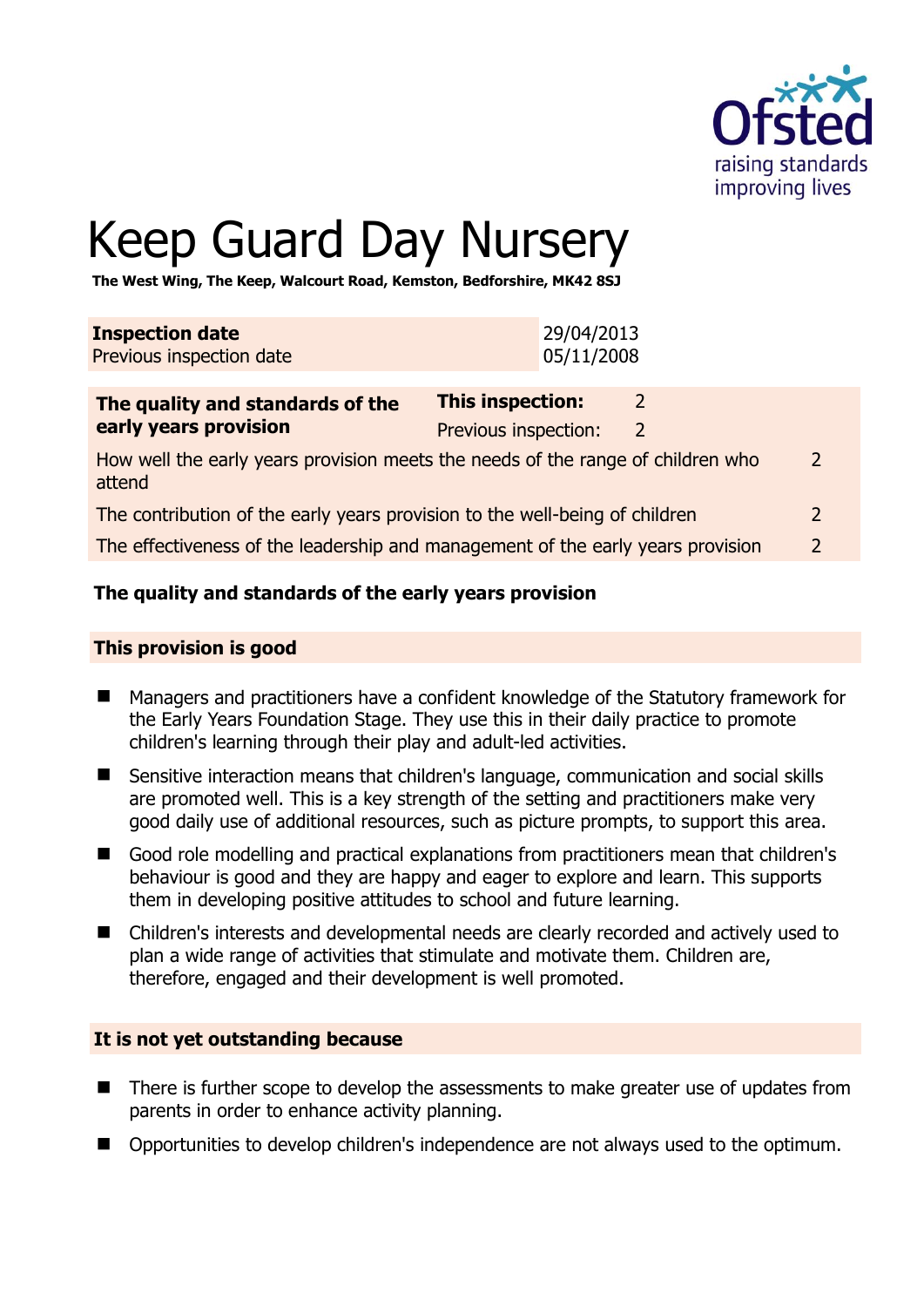# **Information about this inspection**

Inspections of registered early years provision are:

- scheduled at least once in every inspection cycle the current cycle ends on 31 July 2016
- scheduled more frequently where Ofsted identifies a need to do so, for example where provision was previously judged inadequate
- **•** brought forward in the inspection cycle where Ofsted has received information that suggests the provision may not be meeting the legal requirements of the Early Years Foundation Stage or where assessment of the provision identifies a need for early inspection
- **•** prioritised where we have received information that the provision is not meeting the requirements of the Early Years Foundation Stage and which suggests children may not be safe
- scheduled at the completion of an investigation into failure to comply with the requirements of the Early Years Foundation Stage.

The provision is also registered on the voluntary and compulsory parts of the Childcare Register. This report includes a judgment about compliance with the requirements of that register.

# **Inspection activities**

- The inspector observed activities in all main rooms and in the outside area.
- ш The inspector held meetings with the owner/manager and setting manager, and carried out a joint observation with the owner/manager.
- The inspector talked with children present.
- The inspector looked at children's assessment records, planning documentation,
- **E** evidence of suitability of practitioners working within the setting, the provider's selfevaluation form and a range of other documentation.
- The inspector took account of the views of parents and carers spoken to on the day and through their written feedback to the setting.

# **Inspector**

Kelly Eyre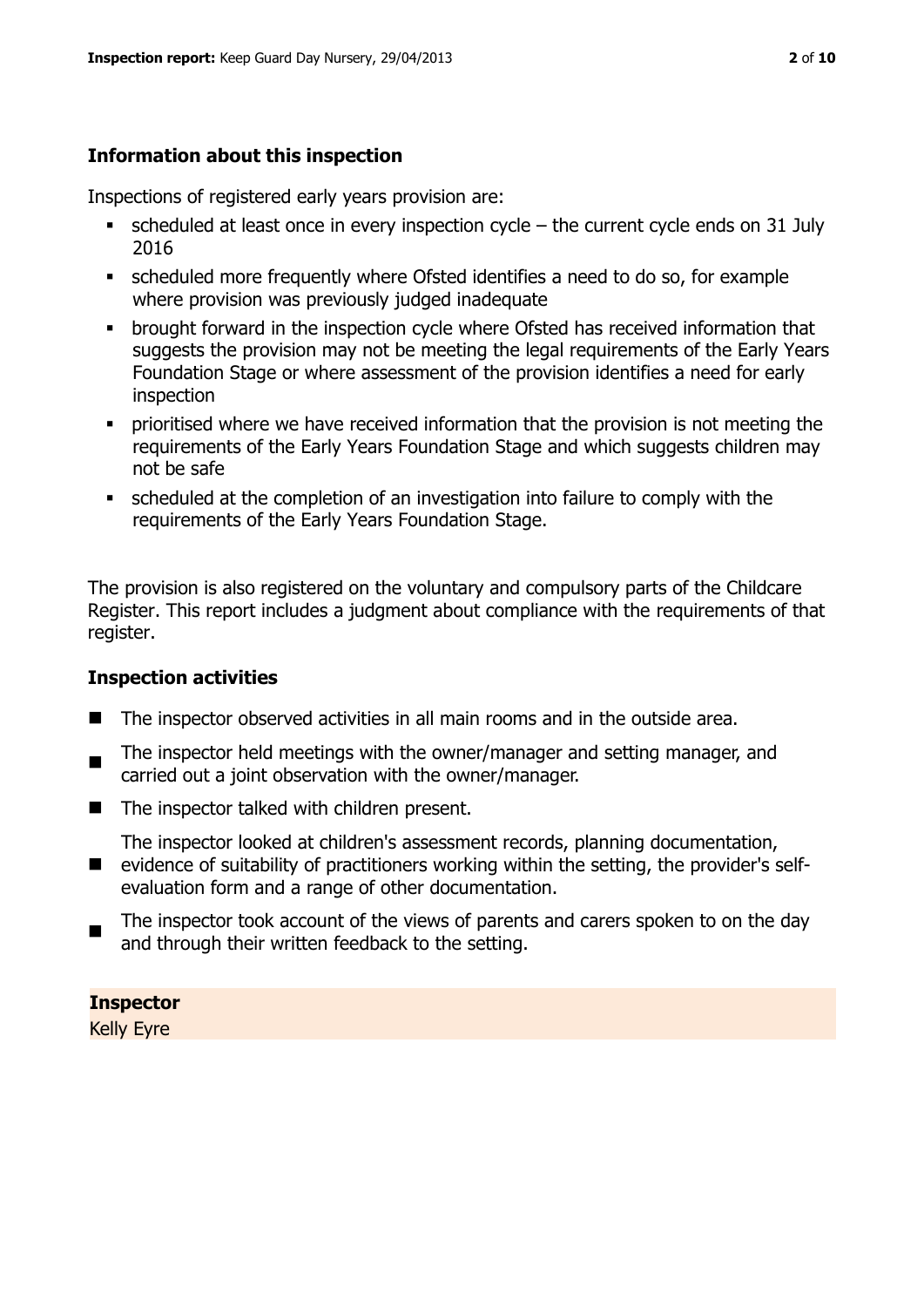#### **Full Report**

#### **Information about the setting**

Keep Guard Day Nursery was registered in 1996 on the Early Years Register and the compulsory and voluntary parts of the Childcare Register. It is situated in the wing of a converted building in Kempston, Bedfordshire, and is managed by a private provider. The nursery serves the local and neighbouring areas. There are steps to the main entrance but there is a ramp and lift available if needed. The nursery operates from ten main rooms and there is a fully enclosed area available for outdoor play.

The nursery employs 12 members of childcare staff. Of these, two hold appropriate early years qualifications at level 2, and nine hold qualifications at level 3 or above. The nursery opens Monday to Friday all year round. Sessions are from 8am until 6pm. Children attend for a variety of sessions. Out of school care is also offered, with sessions from 3.15pm to 6pm. There is a holiday club which runs during each school holiday from 8am to 6pm. There are currently 75 children on roll who are in the early years age group. The nursery provides funded early education for two-, three- and four-year-olds. It supports children who speak English as an additional language and children with special educational needs and/or disabilities.

#### **What the setting needs to do to improve further**

#### **To further improve the quality of the early years provision the provider should:**

- enhance the assessment procedures by making full use of updates from parents about their child's learning and development at home
- extend the opportunities that encourage children to develop their independence.

#### **Inspection judgements**

#### **How well the early years provision meets the needs of the range of children who attend**

Children are offered appropriate support because practitioners have good procedures to gather information from parents and, therefore, know the children well. This means that children are secure and enthusiastic, and are developing positive attitudes to learning. Teaching techniques are strong because practitioners have a confident understanding of the Early Years Foundation Stage. They encourage children to develop their own play, offering support whenever needed. For example, young children have time to explore cotton reels, experimenting by threading these onto laces. A practitioner then joins them and demonstrates how to take the reels off the laces. Children concentrate as they do this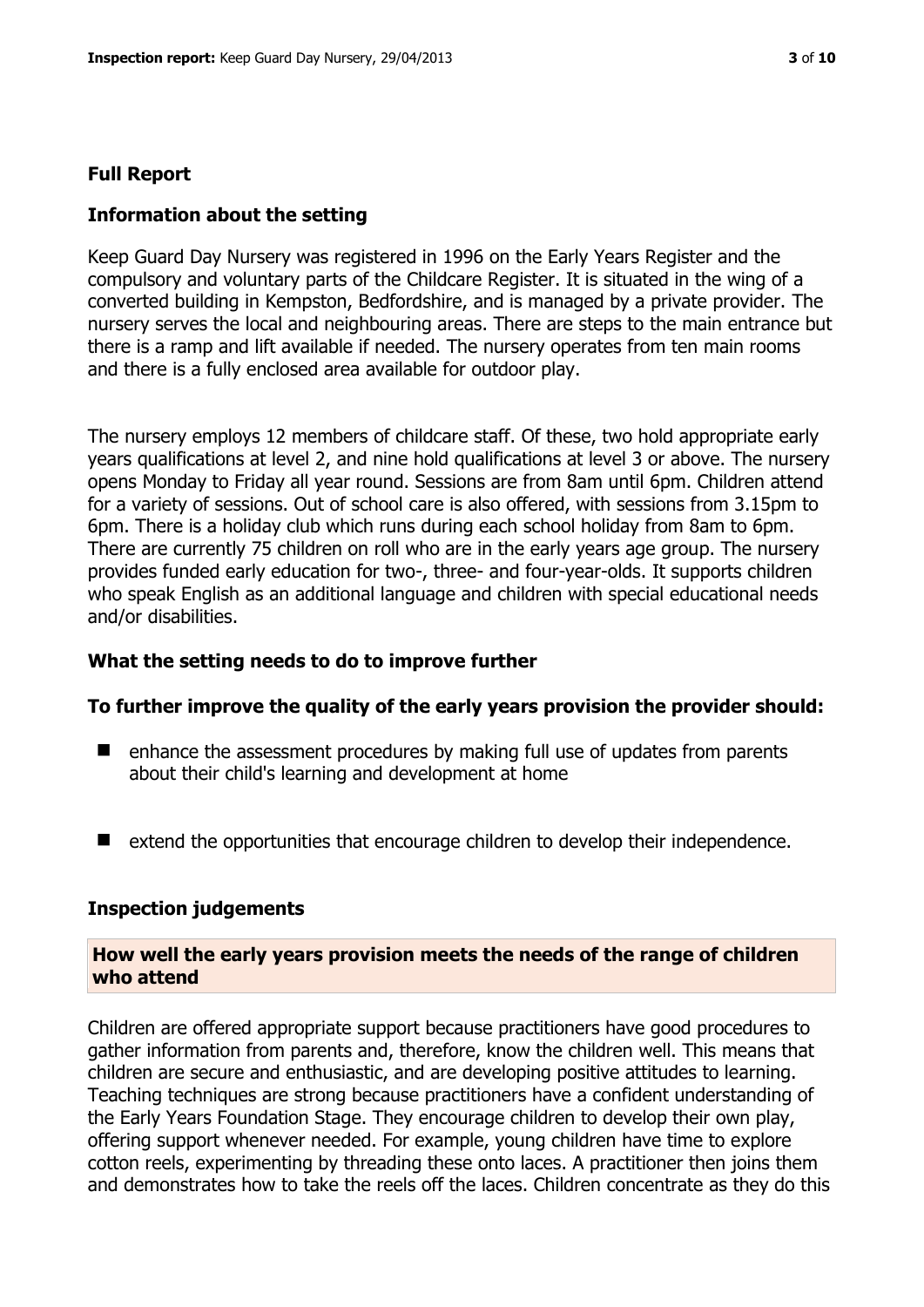and are so pleased when they succeed that they repeat the activity.

All children are supported well in developing the skills needed to learn effectively and to achieve. After noting the potential for boys to under-achieve in certain areas, practitioners attended further training and now use their new knowledge to introduce resources and activities that engage boys. For example, in a newly introduced garage role play area children use note pads, diaries, telephone directories and order forms, encouraging them to make marks and develop their understanding of writing for a purpose. The thoughtful resourcing of activities means that children's development is further promoted and they have opportunities to experiment. For example, a cooking activity set out on a low table attracts young children. They enjoy scooping flour into their bowls, smelling the cinnamon and mixing the mixture, noting that it is getting sticky and changing in texture.

Children are supported well in developing their language and communication skills, and this is a key strength of the setting. They make excellent use of additional programmes, such as a simple picture prompt system. Because this is used daily as part of all routines and activities, children are familiar with it and use it naturally to aid their communication. For example, very young children use the cards to choose which song they would like to sing. These methods are extended and adapted well in order to offer individual support to children who speak English as an additional language and those who have special educational needs and/or disabilities. For example, children feel secure and are encouraged to make choices about their play as they refer to simple visual timetables made using the picture prompts they are already familiar with. This area is further supported as designated practitioners who have attended additional training offer support and guidance to all practitioners.

Children's starting points are clearly assessed as practitioners gather a range of information from parents. This information is used to inform the initial planning and to help in monitoring children's progress. The setting's good communication procedures mean that parents have opportunities to share daily news about their children and regularly view their child's assessment files. The setting also provides a useful leaflet that gives ideas about how parents can extend their child's learning at home. However, the assessment procedures do not take full account of all updates from parents about how their child has been learning and developing at home. Consequently, practitioners are not able to include this full range of information in their planning and so promote children's development to the optimum.

Assessments are used effectively to ensure that children's current interests and needs are included in the planning. This means that they are offered activities and resources that engage them and promote their development in all areas of learning. Practitioners review all activities to ensure that children are offered balanced opportunities to explore independently and to participate in structured activities. This means that children take an active part in their own learning and are well prepared for school and future learning.

Children are offered a wide variety of opportunities that promote their physical development. For example, they develop their skills in balance and coordination as they use tyres and planks of wood to make their own balance beams. They have good opportunities to learn about their community and the wider diversities of society. For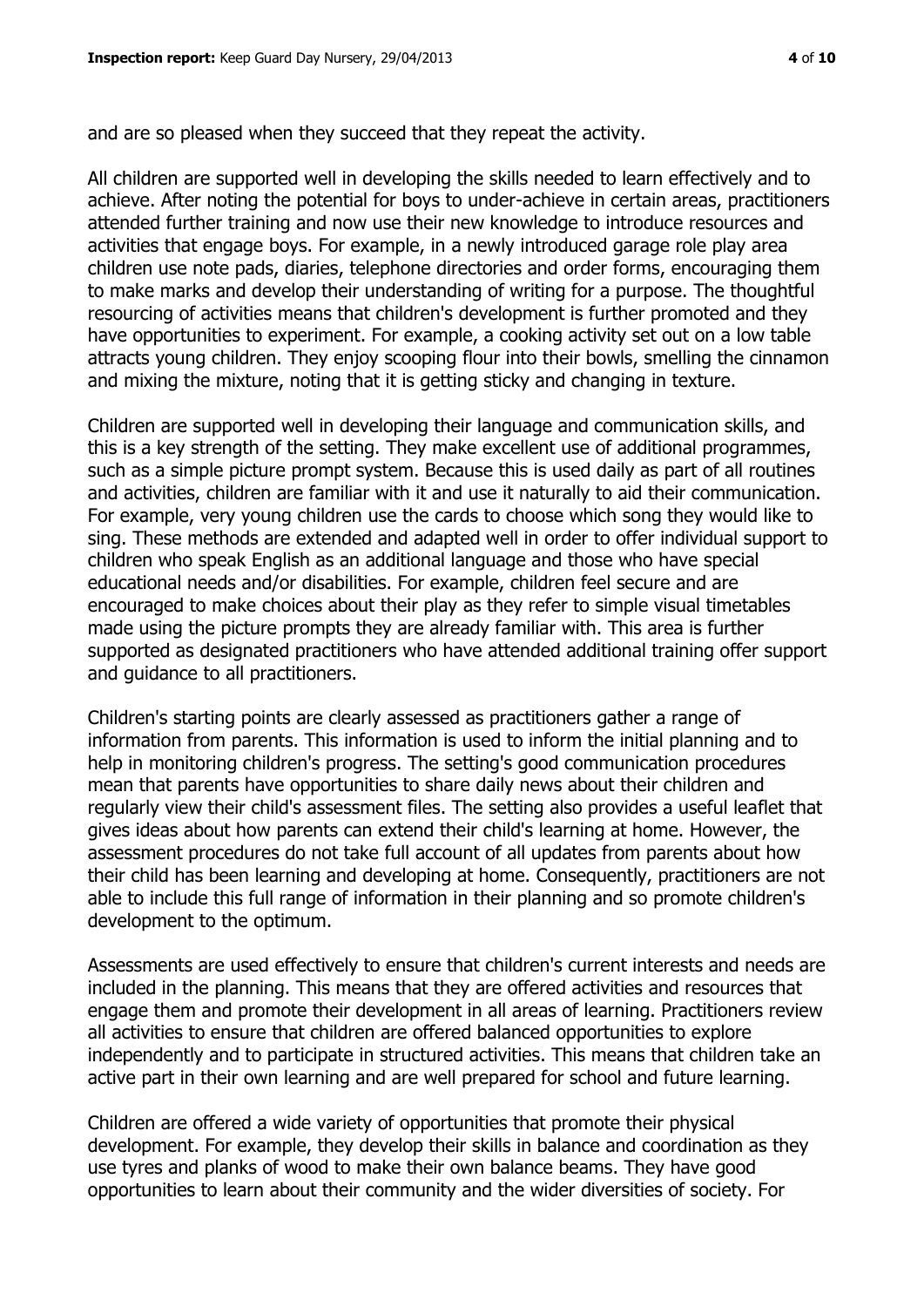example, practitioners make books depicting children's families and also illustrating nursery visits to local places of worship. These are easily accessible and children enjoy referring to them and sharing them with others, promoting their awareness of different beliefs and family compositions.

#### **The contribution of the early years provision to the well-being of children**

Practitioners make good use of the key person system to support them in working with families. This means that they know the children well and helps to ensure that all children are secure and form strong relationships with practitioners. Ongoing monitoring enables practitioners to check that children are happy and are making good progress. Children are encouraged to explore their environment and express their preferences and views. This aids them in developing vital skills and a positive attitude to learning, preparing them well for the transition to school. Children are offered sensitive support and encouragement and are praised for their efforts and achievements, promoting their self-esteem. They work well together and enjoy taking on responsibility. For example, older children eagerly take their turn to help set the tables for lunch.

New children quickly settle because practitioners work with parents to gather information about their needs and routines. These are then taken into account in the planning of activities and resources. Children's transitions within the setting are thoughtfully considered. For example, they visit their new room before moving up, and practitioners prepare clear transfer information so that their needs, interests and abilities are well known to their new carers. Children behave well because all behaviour management strategies are well considered. A practical written policy for this area means that practitioners are consistent and parents are aware of the setting's ethos and procedures. Behaviour management is covered as part of the staff induction process, and the setting's designated person for this area offers ongoing support. Practitioners act as good role models and offer children clear explanations. Therefore, children develop a good understanding of the effects that their behaviour has on others.

Children are appropriately supported in developing their self-care skills. For example, young children learn to help themselves to drinks of water during the day. However, similar opportunities to promote children's wider independence skills are not consistently used. For example, they are not encouraged to wipe their own noses when needed. Children gain a good understanding of the importance of healthy lifestyles. For example, they learn about the effects of exercise as they note their raised temperatures after using the play equipment, going on to talk about why it is important to drink plenty of water. Good daily practice supports children in gaining a clear understanding of safety. For example, they learn to use the stairs safely and talk about the safe use of resources and equipment.

# **The effectiveness of the leadership and management of the early years provision**

Managers demonstrate a good understanding of the requirements of the Statutory framework for the Early Years Foundation Stage. They monitor all areas in order to check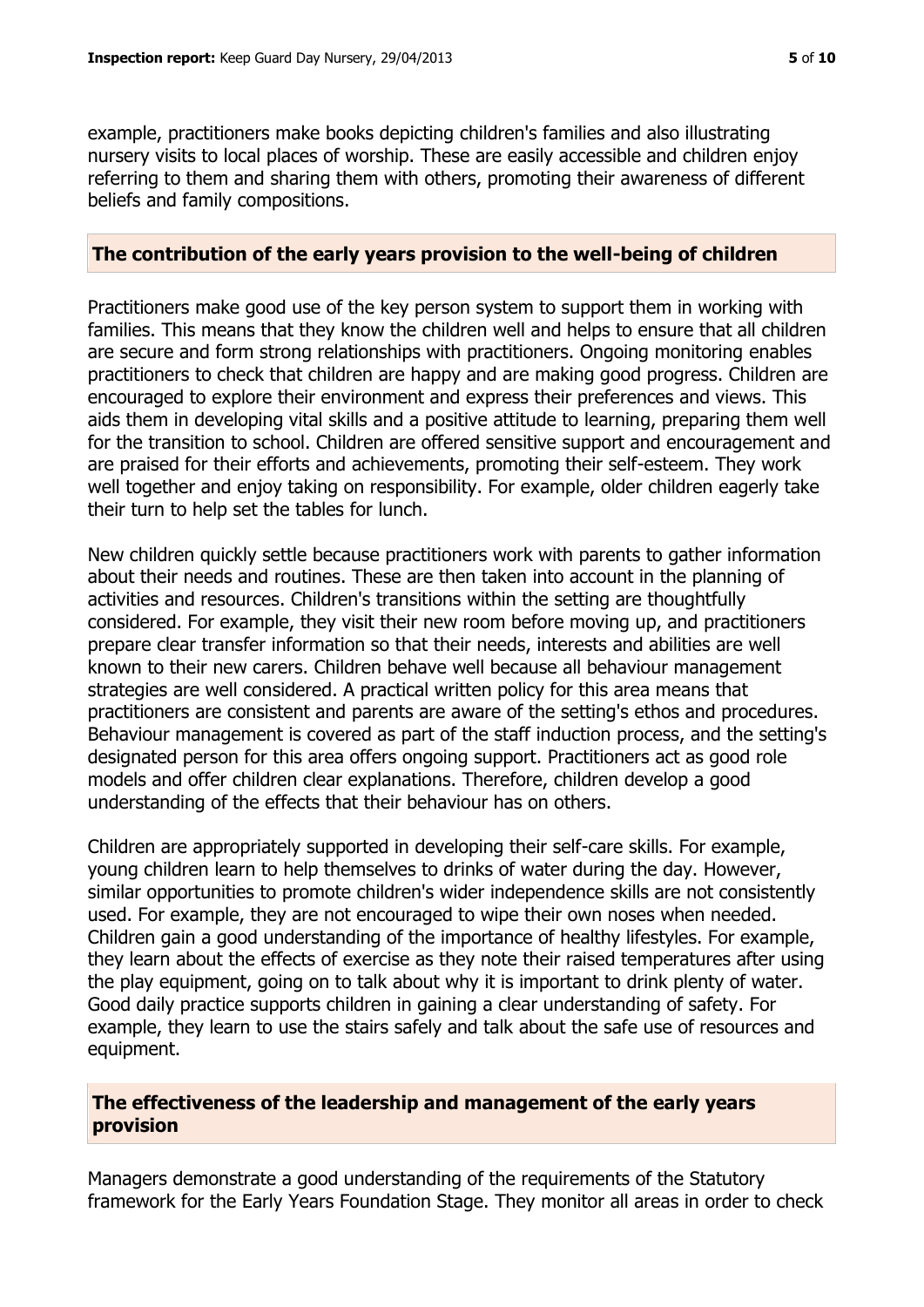that the nursery meets the requirements and is promoting children's health, welfare and development. This good monitoring is extended to the thorough review of practitioners' performance and means that they are supported well in developing their practice. For example, practical monthly supervision sessions and annual appraisals are used to inform personal development plans. The setting's thorough self-evaluation actively includes the views of all practitioners, children and parents, providing a comprehensive overview of all strengths and weaknesses. This information is used to inform the development of action plans that lead to improvements in the provision for children. For example, recent changes include the introduction of individualised 'social storybooks', which help improve children's communication and social skills. The setting's provision of a community parent and baby group means that they are aware of local needs and resources and can include this information in their plans for the future.

Key persons gather information about each child's progress in every area of learning. The manager regularly reviews this to ensure that the nursery offers children a wide range of experiences that support their good progress towards the early learning goals. Practitioners are experienced in working with other professionals in order to support children and their families. For example, they work with the local children's centre. There are also thorough procedures for sharing information with other people caring for the children. For example, key persons exchange assessment information with childminders, ensuring a consistent approach to promoting children's development. The setting's good partnerships with parents mean that they are kept well informed of their child's progress and activities. For example, they talk daily with practitioners and have regular opportunities to view their child's assessment records.

Children's welfare is well promoted because safeguarding arrangements are thorough. Robust procedures ensure that practitioners are suitable to work with children. All practitioners complete practical induction training, which includes all safeguarding and health and safety issues. This training is regularly updated and there is comprehensive written guidance and information. Therefore, practitioners demonstrate a good understanding of the process to follow should they have any concerns about a child. Correct staff ratios are maintained at all times. Thorough procedures mean that the building is kept clean and in good condition for children to use. In addition, the owner continuously reviews all risk assessments, ensuring that risks are minimised or removed. This ensures that children play safely and contributes to a positive childcare experience that forms a good foundation for children's future learning.

#### **The Childcare Register**

| The requirements for the compulsory part of the Childcare Register are | Met |
|------------------------------------------------------------------------|-----|
| The requirements for the voluntary part of the Childcare Register are  | Met |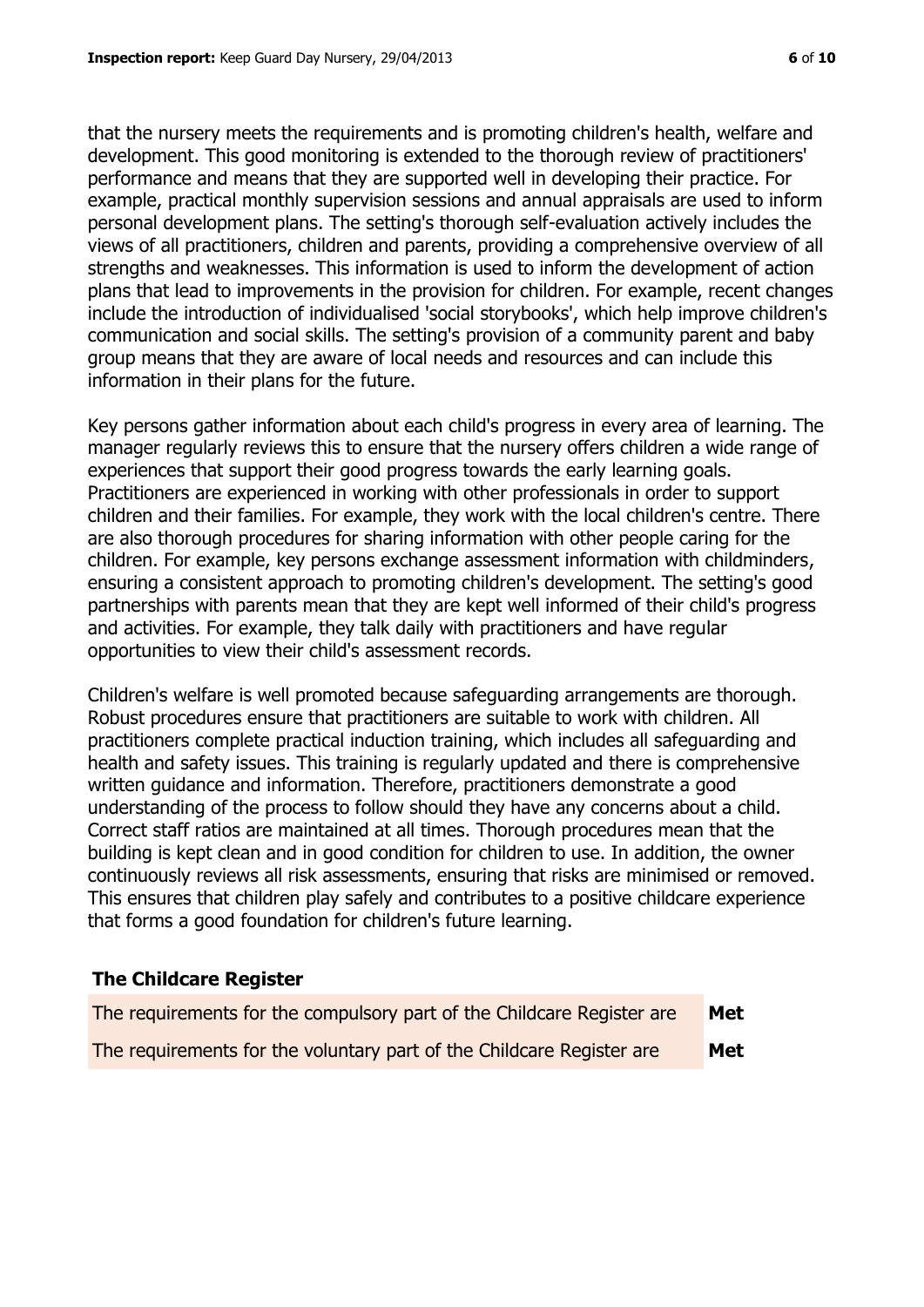# **What inspection judgements mean**

# **Registered early years provision**

| Grade   | <b>Judgement</b> | <b>Description</b>                                                                                                                                                                                                                                                                                                                                                                 |
|---------|------------------|------------------------------------------------------------------------------------------------------------------------------------------------------------------------------------------------------------------------------------------------------------------------------------------------------------------------------------------------------------------------------------|
| Grade 1 | Outstanding      | Outstanding provision is highly effective in meeting the needs<br>of all children exceptionally well. This ensures that children are<br>very well prepared for the next stage of their learning.                                                                                                                                                                                   |
| Grade 2 | Good             | Good provision is effective in delivering provision that meets<br>the needs of all children well. This ensures children are ready<br>for the next stage of their learning.                                                                                                                                                                                                         |
| Grade 3 | Satisfactory     | Satisfactory provision is performing less well than expectations<br>in one or more of the key areas. It requires improvement in<br>order to be good.                                                                                                                                                                                                                               |
| Grade 4 | Inadequate       | Provision that is inadequate requires significant improvement<br>and/or enforcement action. The provision is failing to give<br>children an acceptable standard of early years education and/or<br>is not meeting the safeguarding and welfare requirements of<br>the Early Years Foundation Stage. It will be inspected again<br>within 12 months of the date of this inspection. |
| Met     |                  | The provision has no children on roll. The inspection judgement<br>is that the provider continues to meet the requirements for<br>registration.                                                                                                                                                                                                                                    |
| Not met |                  | The provision has no children on roll. The inspection judgement<br>is that the provider does not meet the requirements for<br>registration.                                                                                                                                                                                                                                        |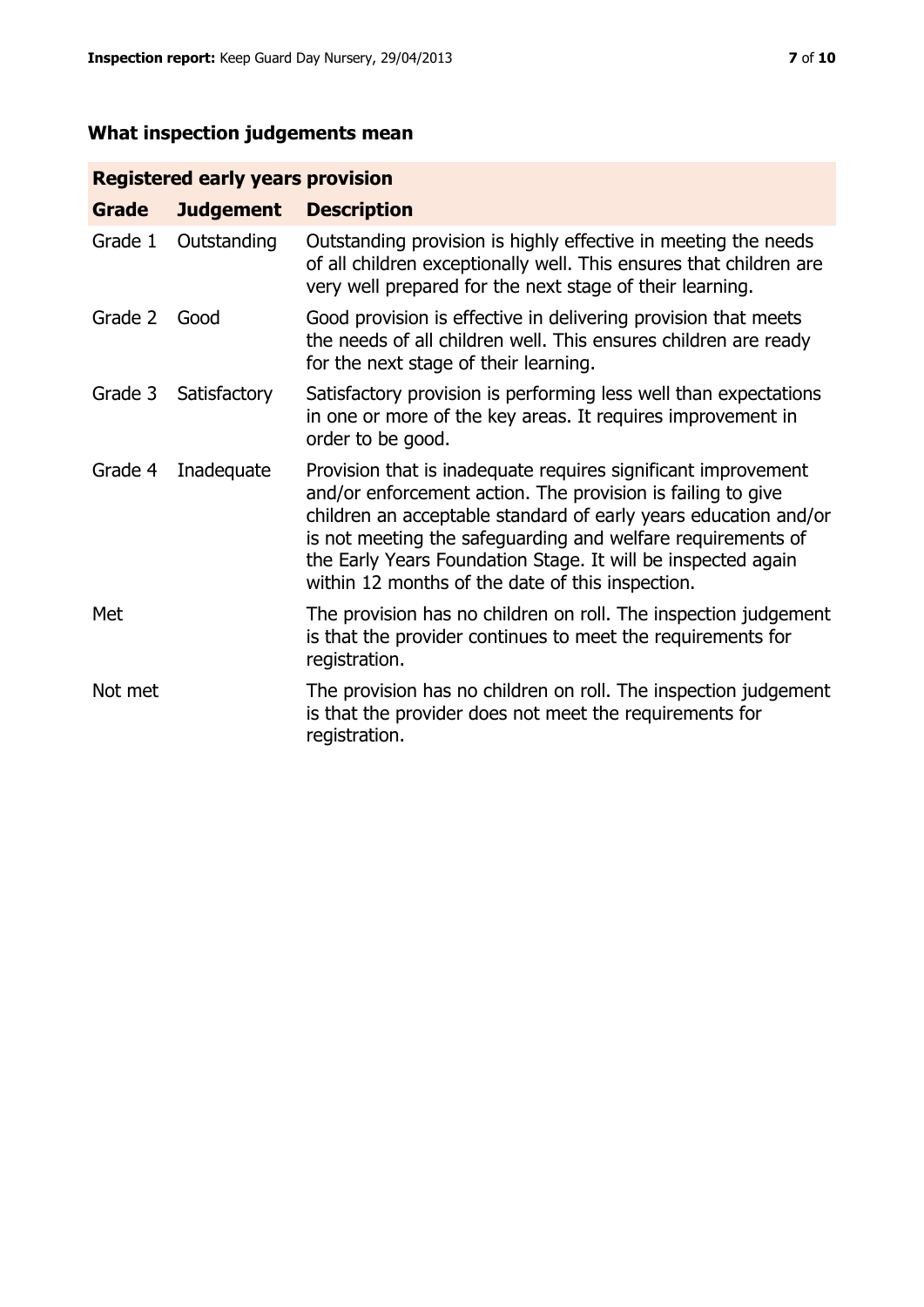#### **Inspection**

This inspection was carried out by Ofsted under sections 49 and 50 of the Childcare Act 2006 on the quality and standards of provision that is registered on the Early Years Register. The registered person must ensure that this provision complies with the statutory framework for children's learning, development and care, known as the Early Years Foundation Stage.

# **Setting details**

| Unique reference number            | 219083                   |
|------------------------------------|--------------------------|
| <b>Local authority</b>             | <b>Bedford Borough</b>   |
| <b>Inspection number</b>           | 911483                   |
| <b>Type of provision</b>           |                          |
| <b>Registration category</b>       | Childcare - Non-Domestic |
| Age range of children              | $0 - 17$                 |
| <b>Total number of places</b>      | 78                       |
| Number of children on roll         | 75                       |
| <b>Name of provider</b>            | Lynn Carmichael          |
| <b>Date of previous inspection</b> | 05/11/2008               |
| <b>Telephone number</b>            | 01234 327955             |

Any complaints about the inspection or the report should be made following the procedures set out in the guidance *'Complaints procedure: raising concerns and making complaints* about Ofsted', which is available from Ofsted's website: www.ofsted.gov.uk. If you would like Ofsted to send you a copy of the guidance, please telephone 0300 123 4234, or email enquiries@ofsted.gov.uk.

# **Type of provision**

For the purposes of this inspection the following definitions apply:

Full-time provision is that which operates for more than three hours. These are usually known as nurseries, nursery schools and pre-schools and must deliver the Early Years Foundation Stage. They are registered on the Early Years Register and pay the higher fee for registration.

Sessional provision operates for more than two hours but does not exceed three hours in any one day. These are usually known as pre-schools, kindergartens or nursery schools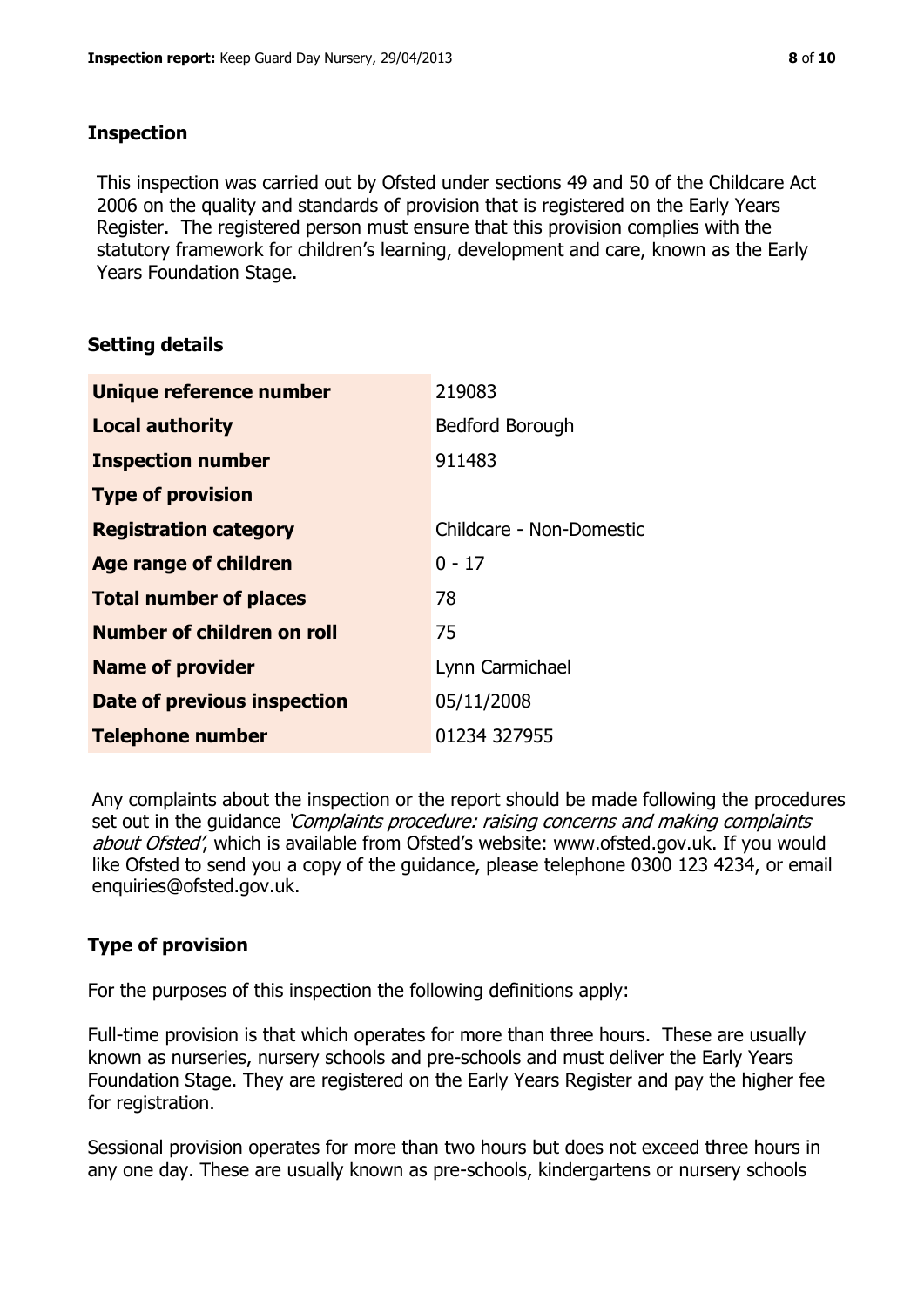and must deliver the Early Years Foundation Stage. They are registered on the Early Years Register and pay the lower fee for registration.

Childminders care for one or more children where individual children attend for a period of more than two hours in any one day. They operate from domestic premises, which are usually the childminder's own home. They are registered on the Early Years Register and must deliver the Early Years Foundation Stage.

Out of school provision may be sessional or full-time provision and is delivered before or after school and/or in the summer holidays. They are registered on the Early Years Register and must deliver the Early Years Foundation Stage. Where children receive their Early Years Foundation Stage in school these providers do not have to deliver the learning and development requirements in full but should complement the experiences children receive in school.